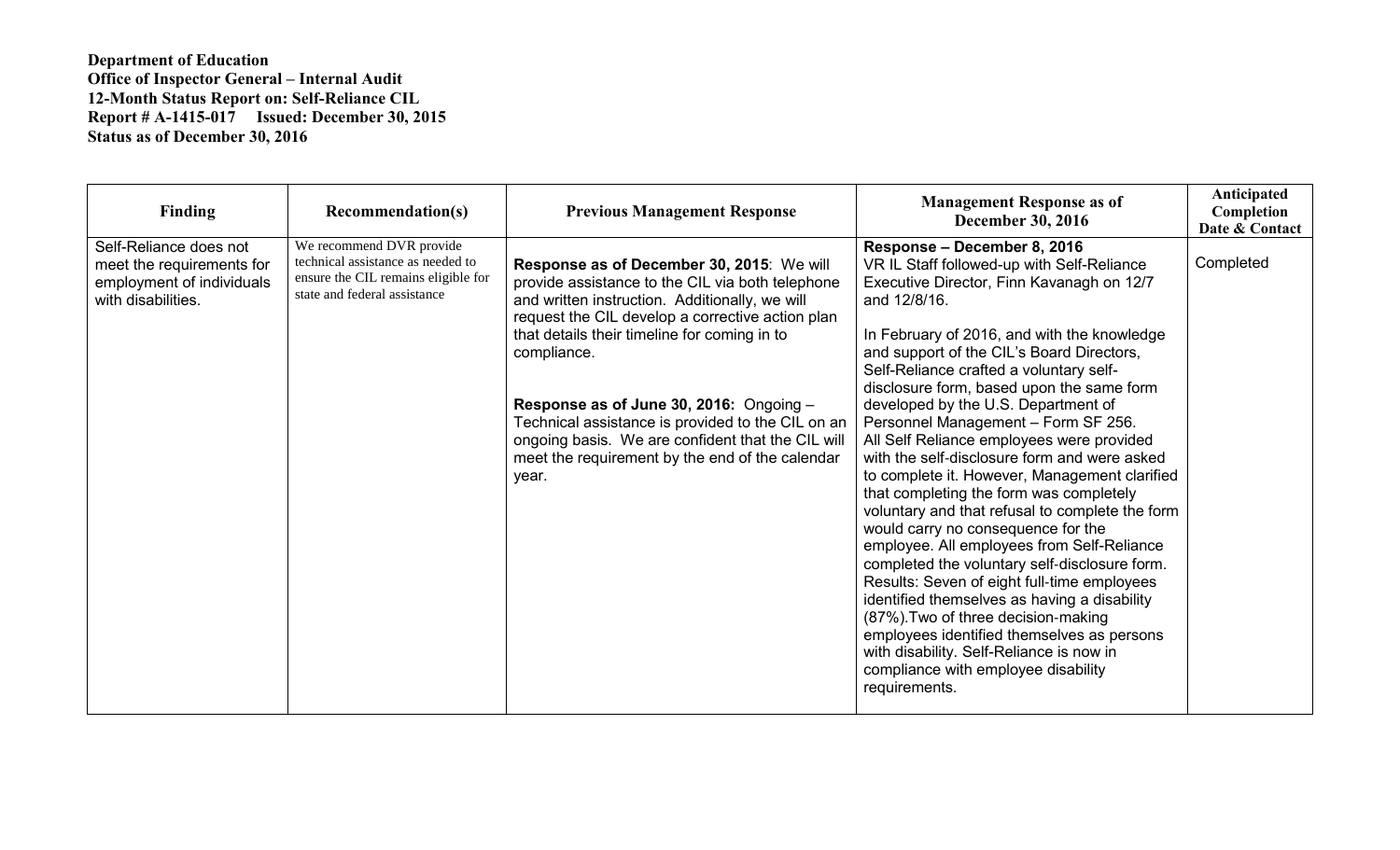## **Department of Education Office of Inspector General – Internal Audit 12-Month Status Report on: Self-Reliance CIL Report # A-1415-017 Issued: December 30, 2015 Status as of December 30, 2016**

| <b>Finding</b>                                         | <b>Recommendation(s)</b>                                                                                                                                                                                                                                                                                  | <b>Previous Management Response</b>                                                                                                                                                                                                                                                                                                                                                                                                                                                                                                                                                                                                                                                                                                                                                                                           | <b>Management Response as of</b><br><b>December 30, 2016</b> | Anticipated<br>Completion<br>Date & Contact |
|--------------------------------------------------------|-----------------------------------------------------------------------------------------------------------------------------------------------------------------------------------------------------------------------------------------------------------------------------------------------------------|-------------------------------------------------------------------------------------------------------------------------------------------------------------------------------------------------------------------------------------------------------------------------------------------------------------------------------------------------------------------------------------------------------------------------------------------------------------------------------------------------------------------------------------------------------------------------------------------------------------------------------------------------------------------------------------------------------------------------------------------------------------------------------------------------------------------------------|--------------------------------------------------------------|---------------------------------------------|
| CIL expenditures did not<br>conform with the contract. | We recommend DVR perform<br>periodic reviews of expenditures to<br>ensure allowability and<br>reasonableness. We also<br>recommend DVR seek recovery of<br>payments made for unallowable<br>expenses, to include mileage<br>reimbursements, flex account<br>expenses, and payroll administration<br>fees. | Response as of December 30, 2015: We will<br>perform periodic reviews of expenditures every<br>six (6) months, beginning January 2016.<br>Expenditures such as flex accounts expenses,<br>payroll administration fees, etc. will be reviewed<br>at that time. Additionally, we will begin requiring<br>submission of travel expenditure documentation<br>with each monthly invoice. We will continue to<br>require this information until such time as we are<br>satisfied that the expenditures conform to the<br>contract. DVR is not seeking repayment of the<br>funds as it takes away from the purpose of the<br>program, helping persons with disabilities to live<br>independently and function within their<br>communities, maximize leadership,<br>empowerment and if appropriate secure and<br>maintain employment. | N/A                                                          | N/A                                         |
|                                                        |                                                                                                                                                                                                                                                                                                           | Response as of June 30, 2016: Complete.                                                                                                                                                                                                                                                                                                                                                                                                                                                                                                                                                                                                                                                                                                                                                                                       |                                                              |                                             |
| DVR did not effectively<br>monitor the contract.       | We recommend DVR enhance its<br>procedures to ensure that they<br>monitor the contract and document<br>the monitoring activities in<br>accordance with procedures and the<br>monitoring plan.                                                                                                             | Response as of December 30, 2015: As stated<br>above, we will begin performing expenditure<br>reviews every six (6) months. Outcomes of these<br>reviews will be documented in the contract file.<br>The monitoring plan for this contract will be<br>updated to reflect this change.                                                                                                                                                                                                                                                                                                                                                                                                                                                                                                                                         | N/A                                                          | N/A                                         |